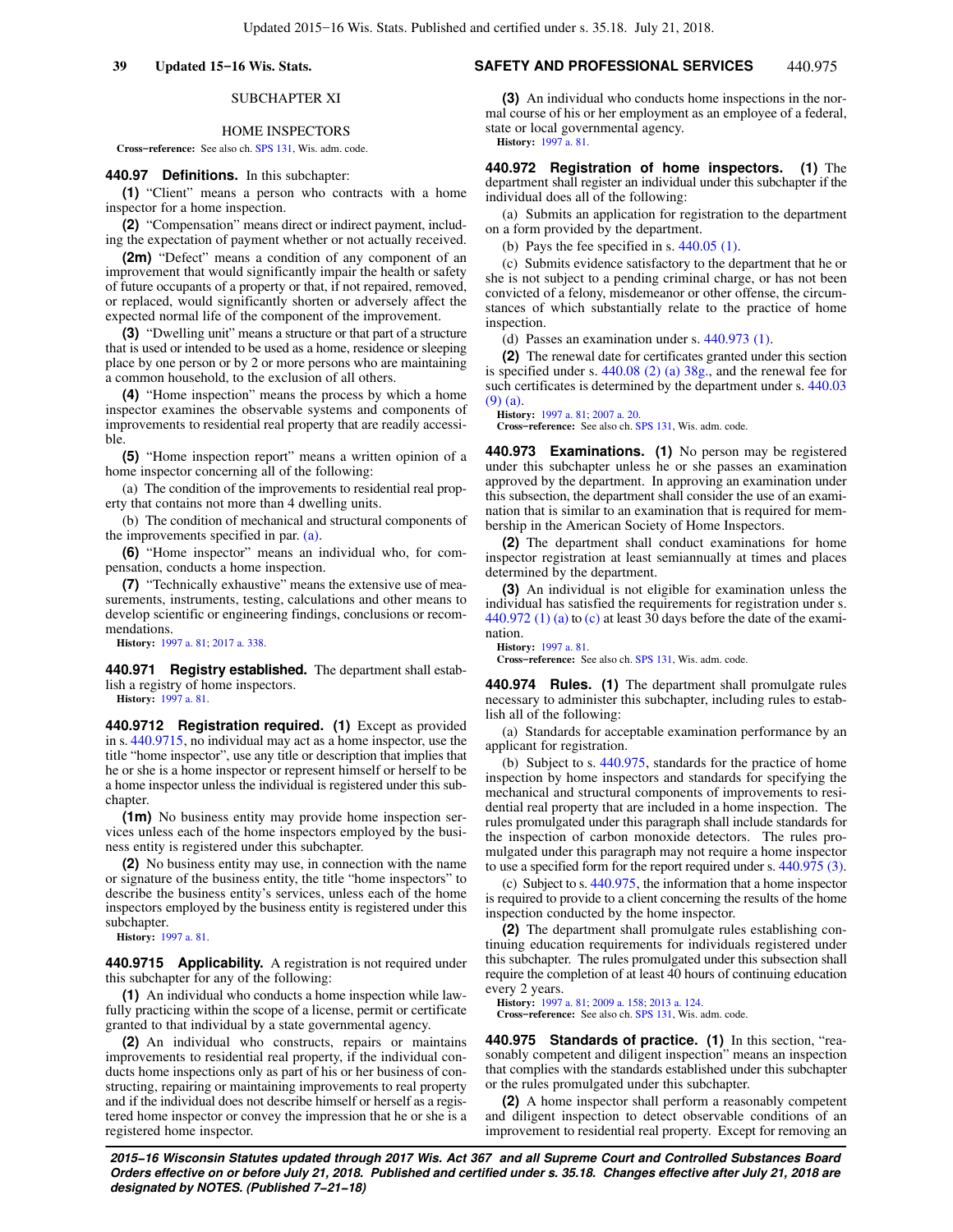# 440.975 **SAFETY AND PROFESSIONAL SERVICES Updated 15−16 Wis. Stats. 40**

access panel that is normally removed by an occupant of residential real property, this subsection does not require a home inspector to disassemble any component of an improvement to residential real property. A reasonably competent and diligent inspection under this subsection is not required to be technically exhaustive.

**(3)** After completing a home inspection, a home inspector shall submit a written report to a client that does all of the following:

(a) Lists the components of an improvement to residential real property that the home inspector is required to inspect under the rules promulgated under s. 440.974 (1) (b).

(b) Lists the components of an improvement to residential real property that the home inspector has inspected.

(cm) Describes any defect that is detected by the home inspector during his or her home inspection. A home inspector is not required to use the term "defect" in describing a defect in the written report required under this subsection. A home inspector may not use the term "defect" in a written report required under this subsection unless that use is consistent with s. 440.97 (2m).

(d) Provides any other information that the home inspector is required to provide under the rules promulgated under s. 440.974 (1) (c).

**(4)** A home inspector is not required to report on any of the following:

(a) The life expectancy of an improvement to residential real property or a component of an improvement to residential real property.

(b) The cause of the need for any major repair to an improvement to residential real property or a component of an improvement to residential real property.

(c) The method of making any repair or correction, the materials needed for any repair or correction or the cost of any repair or correction.

(d) The suitability for any specialized use of an improvement to residential real property.

(e) Whether an improvement to residential real property or a component of an improvement to residential real property complies with applicable regulatory requirements.

(f) The condition of any component of an improvement to residential real property that the home inspector was not required to inspect under the rules promulgated under s. 440.974 (1) (b).

**(5)** A home inspector may not report, either in writing or verbally, on any of the following:

(a) The market value or marketability of a property.

(b) Whether a property should or should not be purchased.

**(6)** This section does not require a home inspector to do any of the following:

(a) Offer a warranty or guarantee of any kind.

(b) Calculate the strength, adequacy or efficiency of any component of an improvement to residential real property.

(c) Enter any area or perform any procedure that may damage an improvement to residential real property or a component of an improvement to residential real property, or enter any area or perform any procedure that may be dangerous to the home inspector or to other persons.

(d) Operate any component of an improvement to residential real property that is inoperable.

(e) Operate any component of an improvement to residential real property that does not respond to normal operating controls.

(f) Disturb insulation or move personal items, furniture, equipment, vegetation, soil, snow, ice or debris that obstructs access to or visibility of an improvement to residential real property or a component of an improvement to residential real property.

(g) Determine the effectiveness of a component of an improvement to residential real property that was installed to control or remove suspected hazardous substances.

(h) Predict future conditions, including the failure of a component of an improvement to residential real property.

(i) Project or estimate the operating costs of a component of an improvement to residential real property.

(j) Evaluate acoustic characteristics of a component of an improvement to residential real property.

(k) Inspect for the presence or absence of pests, including rodents, insects and wood−damaging organisms.

(L) Inspect cosmetic items, underground items or items not permanently installed.

(m) Inspect for the presence of any hazardous substances.

**(7)** A home inspector may not do any of the following:

(a) Perform or offer to perform any act or service contrary to law.

(b) Deliver a home inspection report to any person other than the client without the client's consent.

(c) Perform a home inspection for a client with respect to a transaction if the home inspector, a member of the home inspector's immediate family or an organization or business entity in which the home inspector has an interest, is a party to the transaction and has an interest that is adverse to that of the client, unless the home inspector obtains the written consent of the client.

(d) Accept any compensation from more than one party to a transaction for which the home inspector has provided home inspection services without the written consent of all of the parties to the transaction.

(e) Pay or receive, directly or indirectly, in full or in part, for a home inspection or for the performance of any construction, repairs, maintenance or improvements regarding improvements to residential real property that is inspected by him or her, a fee, a commission, or compensation as a referral or finder's fee, to or from any person who is not a home inspector.

**(8)** This section does not prohibit a home inspector from doing any of the following:

(a) Reporting observations or conditions in addition to those required under this section or the rules promulgated under this section.

(b) Excluding a component of an improvement to residential real property from the inspection, if requested to do so by his or her client.

(c) Engaging in an activity that requires an occupation credential if he or she holds the necessary credential.

**History:** 1997 a. 81; 2017 a. 338.

**Cross−reference:** See also ch. SPS 131, Wis. adm. code.

**440.976 Disclaimers or limitation of liability.** No home inspector may include, as a term or condition in an agreement to conduct a home inspection, any provision that disclaims the liability, or limits the amount of damages for liability, of the home inspector for his or her failure to comply with the standards of practice prescribed in this subchapter or in rules promulgated under this subchapter.

**History:** 1997 a. 81.

**440.977 Liability of home inspectors. (1)** Notwithstanding s. 893.54, an action to recover damages for any act or omission of a home inspector relating to a home inspection that he or she conducts shall be commenced within 2 years after the date that a home inspection is completed or be barred. The period of limitation under this subsection may not be reduced by agreement.

**(2)** A home inspector is not liable to a person for damages that arise from an act or omission relating to a home inspection that he or she conducts if that person is not a party to the transaction for which the home inspection is conducted. **History:** 1997 a. 81.

**440.978 Discipline; prohibited acts. (1)** Subject to the rules promulgated under s. 440.03 (1), the department may make investigations or conduct hearings to determine whether a viola-

**2015−16 Wisconsin Statutes updated through 2017 Wis. Act 367 and all Supreme Court and Controlled Substances Board Orders effective on or before July 21, 2018. Published and certified under s. 35.18. Changes effective after July 21, 2018 are designated by NOTES. (Published 7−21−18)**